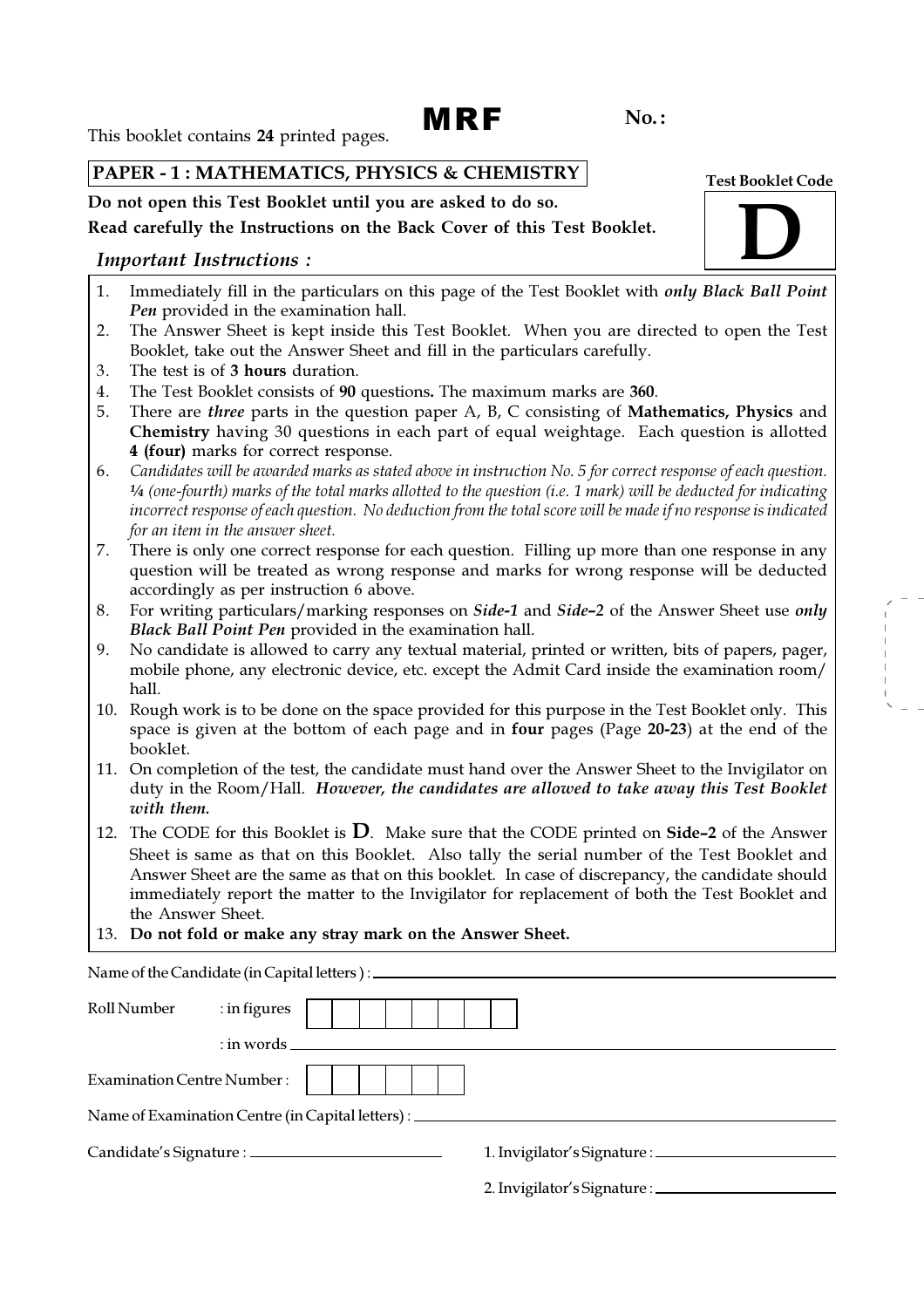#### PART A — MATHEMATICS

- **1.** If the curves  $y^2 = 6x$ ,  $9x^2 + by^2 = 16$ intersect each other at right angles, then the value of b is :
	- (1) 9  $\frac{1}{2}$
	- $(2) 6$
	- (3) 7 2
	- $(4)$  4
- 2. Let  $\overrightarrow{u}$  be a vector coplanar with the vectors  $\vec{a} = 2\hat{i} + 3\hat{j} - \hat{k}$  and  $\vec{b} = \hat{j} + \hat{k}$ . If  $\vec{u}$ is perpendicular to  $\overrightarrow{a}$  and  $\overrightarrow{u} \cdot \overrightarrow{b} = 24$ , then 2 u → is equal to : (1) 84 (2) 336
	- (3) 315
	- (4) 256

3. For each  $t \in R$ , let [t] be the greatest integer less than or equal to t. Then

$$
\lim_{x \to 0+} x \left[ \frac{1}{x} \right] + \left[ \frac{2}{x} \right] + \dots + \left[ \frac{15}{x} \right]
$$
  
(1) does not exist (in **R**).  
(2) is equal to 0.  
(3) is equal to 15.

(4) is equal to 120.

**4.** If  $L_1$  is the line of intersection of the planes  $2x-2y+3z-2=0$ ,  $x-y+z+1=0$  and  $L_2$  is the line of intersection of the planes  $x+2y-z-3=0$ ,  $3x-y+2z-1=0$ , then the distance of the origin from the plane, containing the lines  $L_1$  and  $L_2$ , is :

(1) 
$$
\frac{1}{\sqrt{2}}
$$
  
\n(2)  $\frac{1}{4\sqrt{2}}$   
\n(3)  $\frac{1}{3\sqrt{2}}$   
\n(4)  $\frac{1}{2\sqrt{2}}$   
\n5. The value of  $\int_{-\frac{\pi}{2}}^{\frac{\pi}{2}} \frac{\sin^2 x}{1 + 2^x} dx$  is :  
\n(1)  $\frac{\pi}{4}$ 

 $(1)$ 

1

π

(2) 
$$
\frac{\pi}{8}
$$
  
\n(3)  $\frac{\pi}{2}$   
\n(4)  $4\pi$   
\n6. Let  $g(x) = \cos x^2$ ,  $f(x) = \sqrt{x}$ , and  
\n $\alpha, \beta$  ( $\alpha < \beta$ ) be the roots of the quadratic  
\nequation  $18x^2 - 9\pi x + \pi^2 = 0$ . Then the  
\narea (in sq. units) bounded by the curve  
\n $y = (g \circ f)(x)$  and the lines  $x = \alpha$ ,  $x = \beta$  and  
\n $y = 0$ , is :

(1) 
$$
\frac{1}{2}(\sqrt{2} - 1)
$$
  
\n(2)  $\frac{1}{2}(\sqrt{3} - 1)$   
\n(3)  $\frac{1}{2}(\sqrt{3} + 1)$   
\n(4)  $\frac{1}{2}(\sqrt{3} + 1)$ 

$$
(4) \quad \frac{1}{2}(\sqrt{3}-\sqrt{2})
$$

D/Page 2 SPACE FOR ROUGH WORK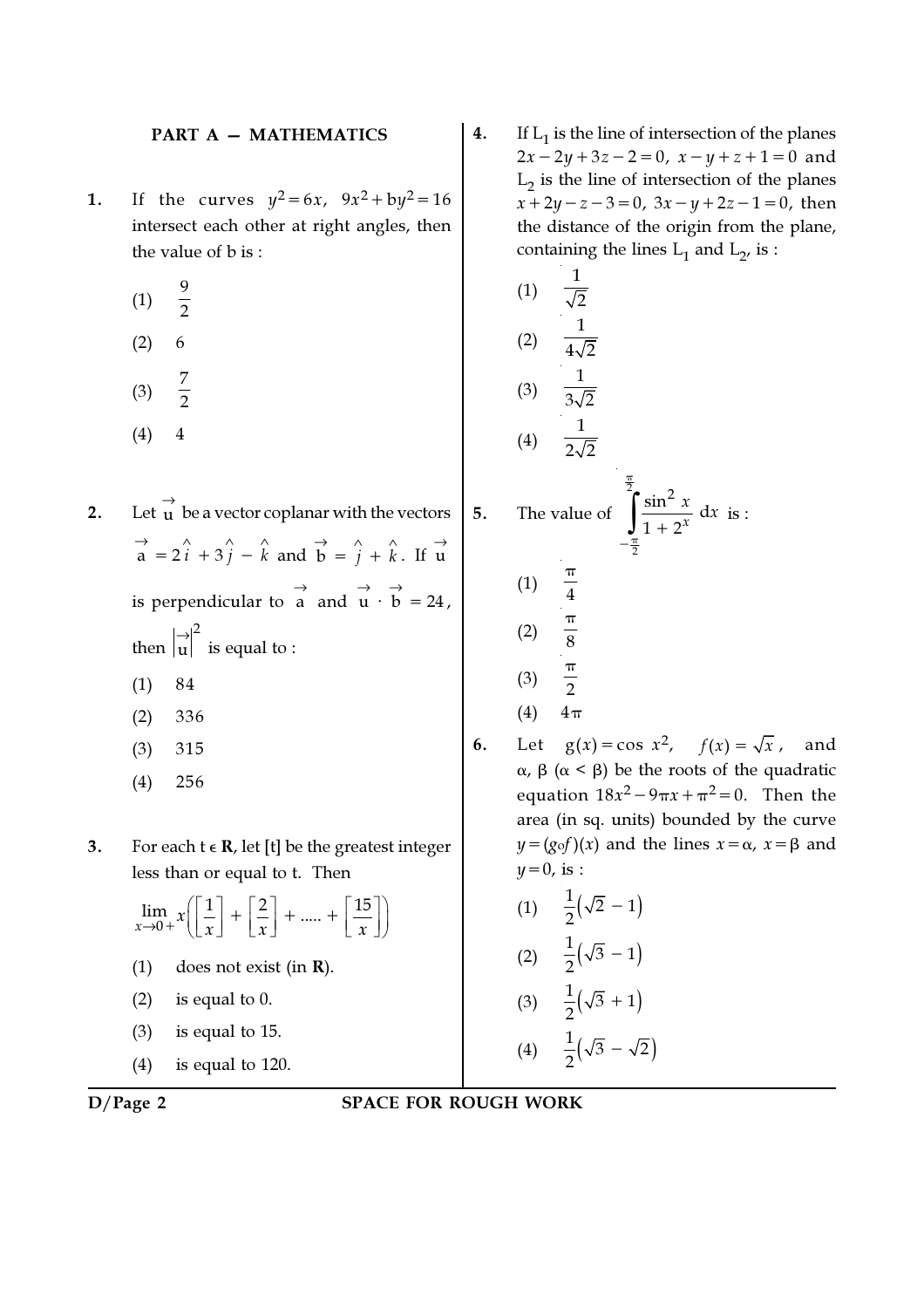| 7. | If sum of all the solutions of the equation<br>10                                                                |    |  |  |  |  |
|----|------------------------------------------------------------------------------------------------------------------|----|--|--|--|--|
|    | $8\cos x \cdot \left(\cos\left(\frac{\pi}{6}+x\right)\cdot\cos\left(\frac{\pi}{6}-x\right)-\frac{1}{2}\right)=1$ |    |  |  |  |  |
|    | in $[0, \pi]$ is $k\pi$ , then k is equal to :                                                                   |    |  |  |  |  |
|    | $\frac{20}{9}$<br>(1)                                                                                            |    |  |  |  |  |
|    | (2) $\frac{2}{3}$                                                                                                |    |  |  |  |  |
|    | (3) $\frac{13}{9}$                                                                                               |    |  |  |  |  |
|    | (4) $\frac{8}{6}$                                                                                                |    |  |  |  |  |
| 8. | Let $f(x) = x^2 + \frac{1}{x^2}$ and $g(x) = x - \frac{1}{x}$ ,                                                  |    |  |  |  |  |
|    | $x \in \mathbf{R} - \{-1, 0, 1\}$ . If $h(x) = \frac{f(x)}{g(x)}$ , then the                                     | 11 |  |  |  |  |
|    | local minimum value of $h(x)$ is :                                                                               |    |  |  |  |  |
|    | (1)<br>$2\sqrt{2}$                                                                                               |    |  |  |  |  |
|    | (2) 3                                                                                                            |    |  |  |  |  |
|    | $(3) -3$                                                                                                         |    |  |  |  |  |
|    | $(4) -2\sqrt{2}$                                                                                                 |    |  |  |  |  |
| 9. | The integral                                                                                                     |    |  |  |  |  |
|    | $\frac{\sin^2 x \cos^2 x}{5x + \cos^3 x \sin^2 x + \sin^3 x \cos^2 x + \cos^5 x^2} dx$                           |    |  |  |  |  |
|    |                                                                                                                  |    |  |  |  |  |
|    | is equal to :                                                                                                    |    |  |  |  |  |
|    | $\frac{-1}{1 + \cot^3 x} + C$<br>(1)                                                                             |    |  |  |  |  |
|    | (2) $\frac{1}{3(1 + \tan^3 x)} + C$                                                                              | 12 |  |  |  |  |
|    | $\frac{-1}{3(1 + \tan^3 x)} + C$<br>(3)                                                                          |    |  |  |  |  |
|    | $\frac{1}{1+\cot^3x}+C$<br>(4)                                                                                   |    |  |  |  |  |
|    | (where C is a constant of integration)                                                                           |    |  |  |  |  |
|    |                                                                                                                  |    |  |  |  |  |

A bag contains 4 red and 6 black balls. A ball is drawn at random from the bag, its colour is observed and this ball along with two additional balls of the same colour are returned to the bag. If now a ball is drawn at random from the bag, then the probability that this drawn ball is red, is :

(1) 
$$
\frac{3}{4}
$$
  
(2)  $\frac{3}{10}$   
(3)  $\frac{2}{5}$   
(4)  $\frac{1}{5}$ 

. Let the orthocentre and centroid of a triangle be  $A(-3, 5)$  and  $B(3, 3)$ respectively. If C is the circumcentre of this triangle, then the radius of the circle having line segment AC as diameter, is :

(1) 
$$
\frac{3\sqrt{5}}{2}
$$
  
\n(2)  $\sqrt{10}$   
\n(3)  $2\sqrt{10}$   
\n(4)  $3\sqrt{\frac{5}{2}}$ 

- 1. If the tangent at  $(1, 7)$  to the curve  $x^2 = y - 6$ touches the circle  $x^2 + y^2 + 16x + 12y + c = 0$  then the value of c is : (1) 95
	- (2) 195
	- (3) 185
	- (4) 85
	-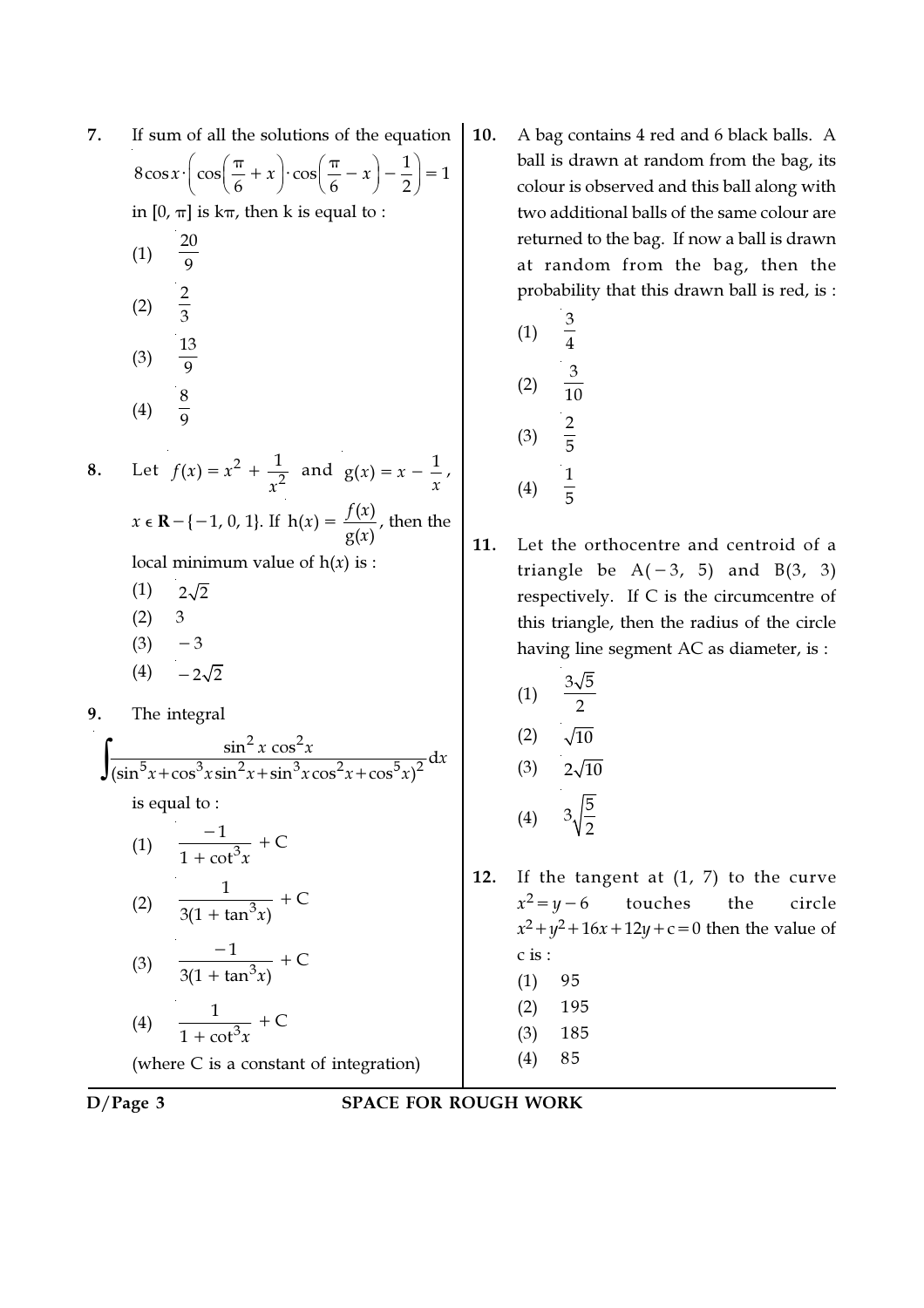- 13. If  $\alpha$ ,  $\beta \in C$  are the distinct roots, of the equation  $x^2 - x + 1 = 0$ , then  $\alpha^{101} + \beta^{107}$  is equal to :
	- $(1) 2$
	- $(2) -1$
	- $(3) 0$
	- (4) 1
- 14. PQR is a triangular park with PQ=PR=200 m. A T.V. tower stands at the mid-point of QR. If the angles of elevation of the top of the tower at P, Q and R are respectively  $45^{\circ}$ ,  $30^{\circ}$  and  $30^{\circ}$ , then the height of the tower (in m) is :
	- $(1)$  50 $\sqrt{2}$
	- $(2)$  100
	- (3) 50
	- (4)  $100\sqrt{3}$

15. If 
$$
\sum_{i=1}^{9} (x_i - 5) = 9
$$
 and  $\sum_{i=1}^{9} (x_i - 5)^2 = 45$ ,  
then the standard deviation of the 9 items  
 $x_1, x_2, \dots, x_9$  is :  
(1) 3  
(2) 9  
(3) 4  
(4) 2

16. The sum of the co-efficients of all odd degree terms in the expansion of

$$
\left(x + \sqrt{x^3 - 1}\right)^5 + \left(x - \sqrt{x^3 - 1}\right)^5, (x > 1)
$$
  
is:  
(1) 2  
(2) -1  
(3) 0  
(4) 1

- 17. Tangents are drawn to the hyperbola  $4x^2 - y^2 = 36$  at the points P and Q. If these tangents intersect at the point  $T(0, 3)$  then the area (in sq. units) of ∆PTQ is :
	- $(1)$  36 $\sqrt{5}$
	- $(2)$  45 $\sqrt{5}$
	- $(3)$  54 $\sqrt{3}$
	- (4)  $60\sqrt{3}$
- 18. From 6 different novels and 3 different dictionaries, 4 novels and 1 dictionary are to be selected and arranged in a row on a shelf so that the dictionary is always in the middle. The number of such arrangements is :
	- (1) at least 750 but less than 1000
	- (2) at least 1000
	- (3) less than 500
	- (4) at least 500 but less than 750
- D/Page 4 SPACE FOR ROUGH WORK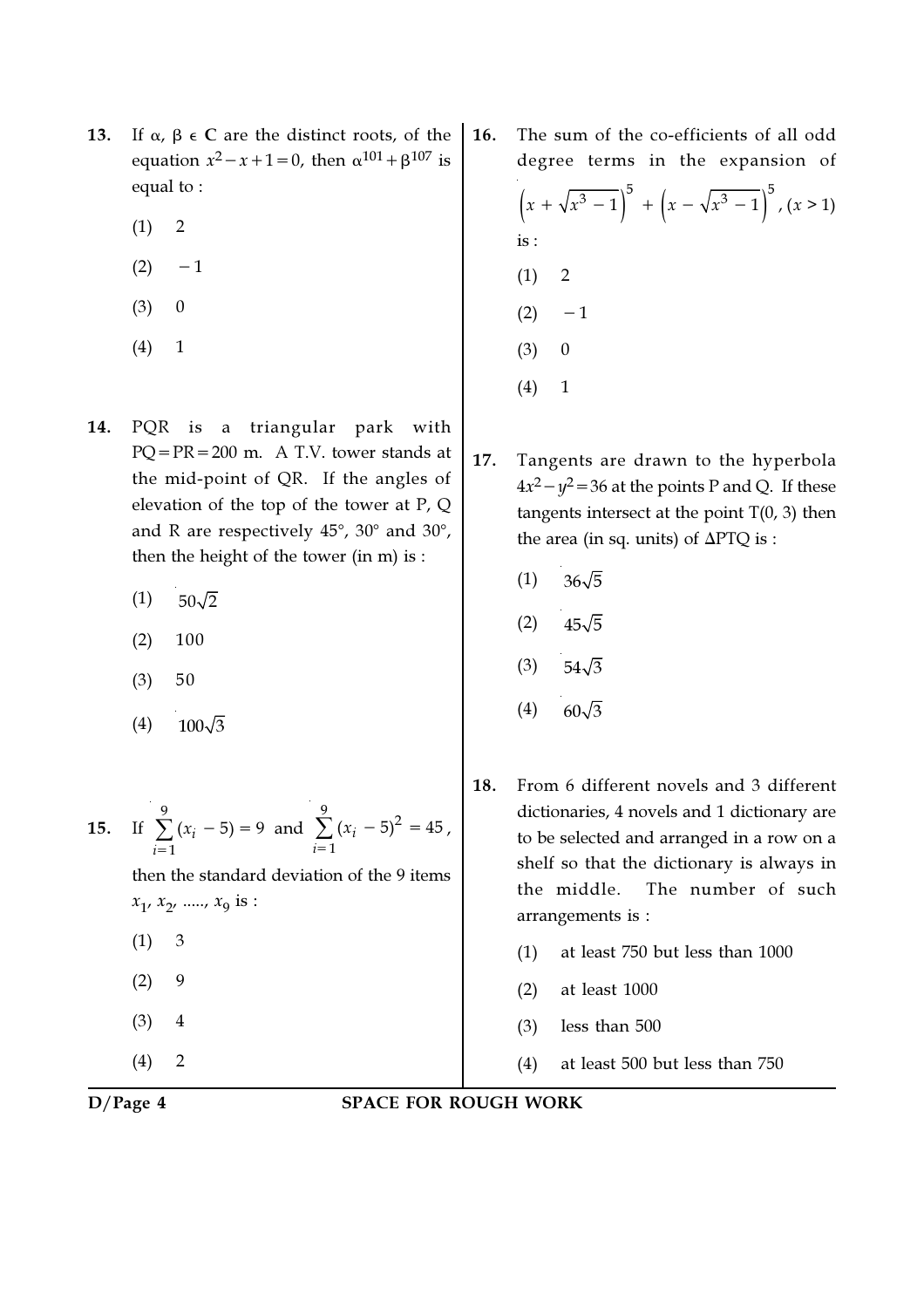19. If the system of linear equations

 $x + ky + 3z = 0$  $3x + ky - 2z = 0$  $2x+4y-3z=0$ 

has a non-zero solution  $(x, y, z)$ , then  $\frac{xz}{2}$ y

is equal to :

- $(1) 30$
- $(2) -10$
- (3) 10
- $(4) -30$

20. If 
$$
\begin{vmatrix} x-4 & 2x & 2x \\ 2x & x-4 & 2x \\ 2x & 2x & x-4 \end{vmatrix} = (A + Bx)(x - A)^2
$$
,

then the ordered pair  $(A, B)$  is equal to :

- $(1)$   $(4, 5)$
- $(2)$   $(-4, -5)$
- $(3)$   $(-4, 3)$
- $(4)$   $(-4, 5)$

21. Two sets A and B are as under :

 $A = \{(a, b) \in \mathbb{R} \times \mathbb{R} : |a-5| \leq 1 \text{ and}$  $|b-5| < 1$ : B = {(a, b)  $\epsilon$  **R** × **R** : 4(a - 6)<sup>2</sup> + 9(b - 5)<sup>2</sup>  $\leq$  36}. Then :

- (1) neither  $A \subset B$  nor  $B \subset A$
- (2)  $B \subset A$
- $(3)$  A  $\subset$  B
- (4)  $A \cap B = \phi$  (an empty set)
- 22. Tangent and normal are drawn at P(16, 16) on the parabola  $y^2 = 16x$ , which intersect the axis of the parabola at A and B, respectively. If C is the centre of the circle through the points P, A and B and  $\angle$ CPB= $\theta$ , then a value of tan  $\theta$  is :
	- (1) 4  $\overline{3}$ (2) 1
	- $\overline{2}$
	- $(3) 2$
	- (4) 3

23. Let S= $\{t \in \mathbf{R} : f(x) = |x - \pi| \cdot (e^{|x|} - 1) \sin|x| \}$ is not differentiable at t}. Then the set S is equal to :

- $(1)$  {0, π}
- (2)  $\phi$  (an empty set)
- $(3)$   $\{0\}$
- $(4) \quad {\pi}$

24. The Boolean expression

- $\sim$ (p  $\vee$  q)  $\vee$  ( $\sim$  p  $\wedge$  q) is equivalent to :
- $(1)$  ~q
- $(2)$  ~p
- (3) p
- (4) q
- 25. A straight line through a fixed point (2, 3) intersects the coordinate axes at distinct points P and Q. If O is the origin and the rectangle OPRQ is completed, then the locus of R is :
	- (1)  $3x + 2y = 6xy$
	- (2)  $3x+2y=6$
	- (3)  $2x+3y=xy$
	- (4)  $3x + 2y = xy$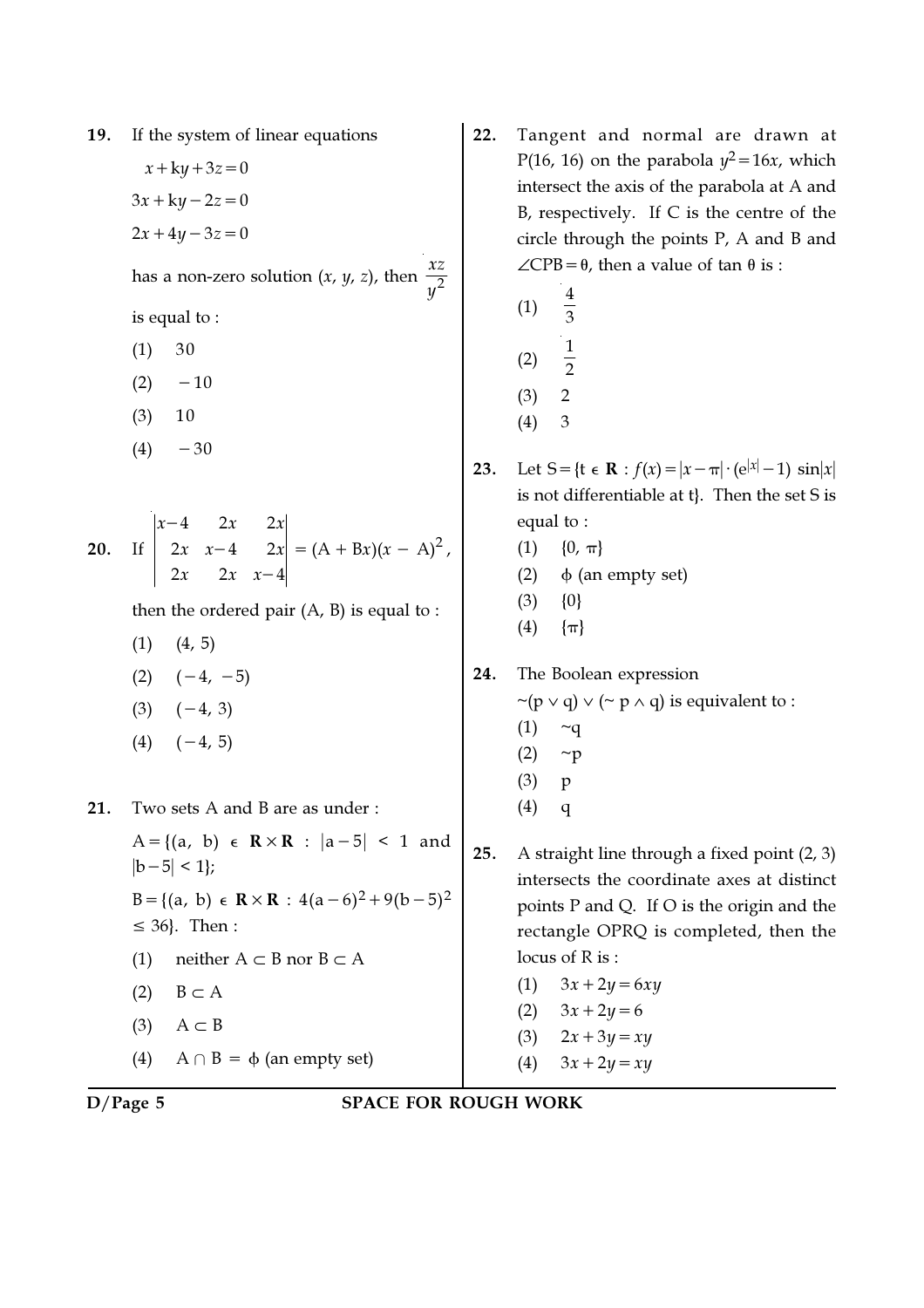series  
\nseries  
\n1<sup>2</sup>+2<sup>2</sup>2+3<sup>2</sup>+2<sup>4</sup>+5<sup>2</sup>+2<sup>6</sup>+......  
\nIf B-2A=100
$$
(1) 496
$$
\n(2) 232\n(3) 248\n(4) 
$$
\frac{2}{3}
$$
\n(5) 248\n(6) 248\n(7) 248\n(8) 248\n(9) 248\n(1) 464\n(2) 254\n(3) 248\n(4) 29. Let S = {x ∈ R : x ≥ 0 and  
\n2J
$$
\sqrt{x} - 3| + \sqrt{x} (\sqrt{x} - 6) + 6 = 0
$$
 Then S:  
\ndifferential equation  
\n
$$
\sin x \frac{dy}{dx} + y \cos x = 4x, x ∈ (0, π). If\n
$$
y(\frac{\pi}{2}) = 0, \text{ then } y(\frac{\pi}{6}) \text{ is equal to :}
$$
\n(1) contains exactly four elements.  
\n
$$
y(\frac{\pi}{2}) = 0, \text{ then } y(\frac{\pi}{6}) \text{ is equal to :}
$$
\n(2) is an empty set.  
\n(3) 248\n(4) contains exactly two elements.  
\n(5) 30. Let a<sub>1</sub>, a<sub>2</sub>, a<sub>3</sub>, ...., a<sub>49</sub> be in A.P. such that  
\n(1)  $-\frac{4}{9}\pi^2$ \n(2)  $\frac{4}{9\sqrt{3}}\pi^2$ \n(3)  $\frac{-8}{9\sqrt{3}}\pi^2$ \n(4)  $-\frac{8}{9}\pi^2$ \n(5) 36\n(6)  $-\frac{8}{9}\pi^2$ \n(7) 34\n(8) 34
$$

The length of the projection of the line segment joining the points  $(5, -1, 4)$  and

m is

26. Let A be the sum of the first 20 terms and  $\vert$  28. B be the sum of the first 40 terms of the

D/Page 6 SPACE FOR ROUGH WORK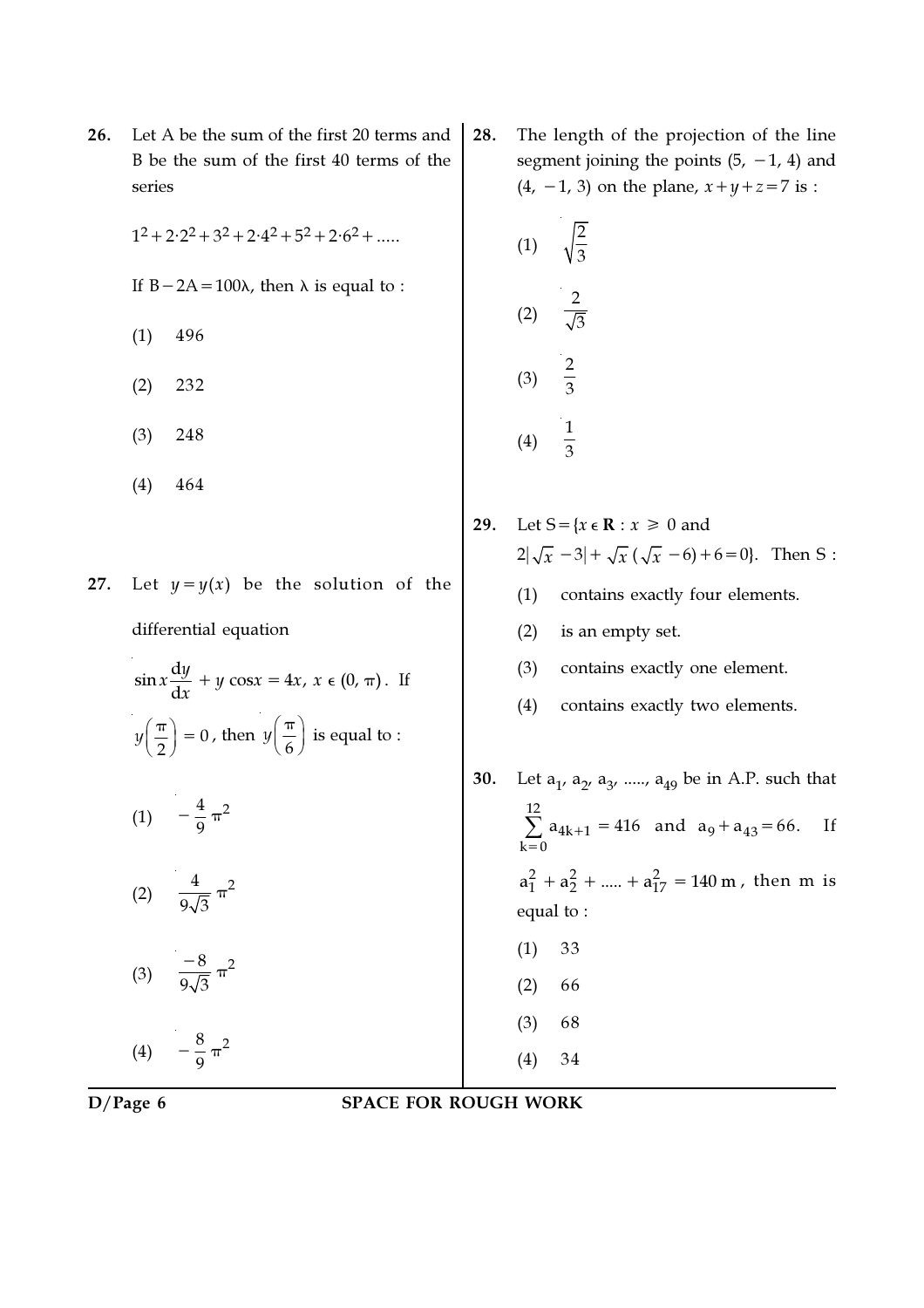## PART B — PHYSICS ALL THE GRAPHS/DIAGRAMS GIVEN ARE SCHEMATIC AND NOT DRAWN TO SCALE.

31. Three concentric metal shells A, B and C of respective radii a, b and c  $(a < b < c)$ have surface charge densities  $+\sigma$ ,  $-\sigma$  and  $+\sigma$  respectively. The potential of shell B is :

(1) 
$$
\frac{\sigma}{\epsilon_0} \left[ \frac{b^2 - c^2}{c} + a \right]
$$
  
\n(2)  $\frac{\sigma}{\epsilon_0} \left[ \frac{a^2 - b^2}{a} + c \right]$   
\n(3)  $\frac{\sigma}{\epsilon_0} \left[ \frac{a^2 - b^2}{b} + c \right]$   
\n(4)  $\frac{\sigma}{\epsilon_0} \left[ \frac{b^2 - c^2}{b} + a \right]$ 

32. Seven identical circular planar disks, each of mass M and radius R are welded symmetrically as shown. The moment of inertia of the arrangement about the axis normal to the plane and passing through the point P is :



33. From a uniform circular disc of radius R and mass 9 M, a small disc of radius R  $\frac{1}{3}$  is removed as shown in the figure. The moment of inertia of the remaining disc about an axis perpendicular to the plane of the disc and passing through centre of disc is :



- (4) 10 MR<sup>2</sup>
- 34. The reading of the ammeter for a silicon diode in the given circuit is :





D/Page 7 SPACE FOR ROUGH WORK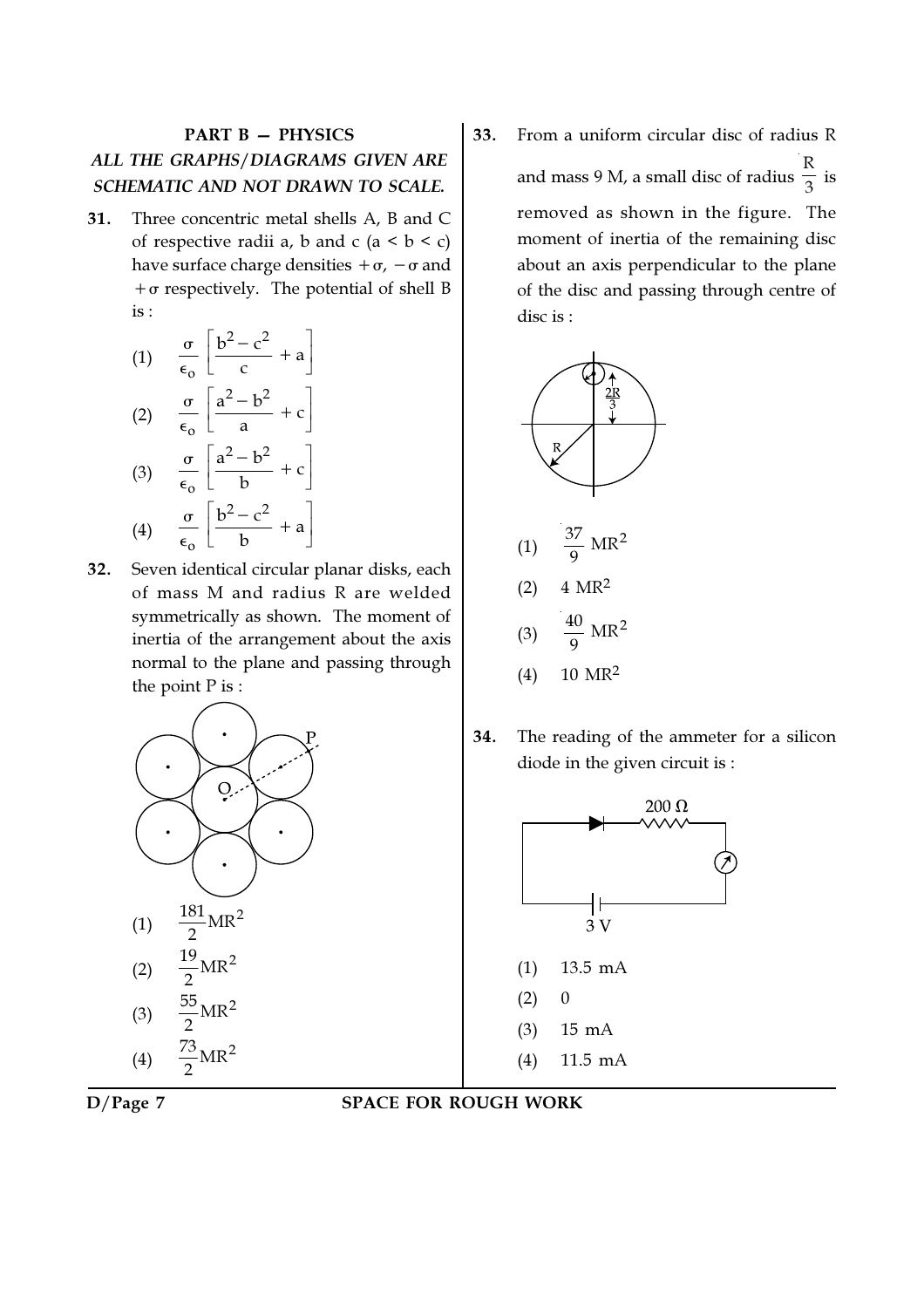- 35. Unpolarized light of intensity I passes through an ideal polarizer A. Another identical polarizer B is placed behind A. The intensity of light beyond B is found to be I  $\frac{1}{2}$ . Now another identical polarizer C is placed between A and B. The intensity beyond B is now found to be I  $_{8}^{-}$  . The angle between polarizer A and C is :
	- $(1) 60^{\circ}$
	- $(2) 0^{\circ}$
	- $(3) 30^{\circ}$
	- $(4)$  45°
- 36. For an RLC circuit driven with voltage of amplitude  $v_{\rm m}$  and frequency  $\omega_{\rm o}$ = 1 LC the current exibits resonance. The quality factor, Q is given by :
	- $(1)$ CR (2)  $\omega_0$ L R (3)  $\omega_0$  R L  $(4)$ R  $(\omega_{\rm o} C)$

37. Two masses  $m_1=5$  kg and  $m_2=10$  kg, connected by an inextensible string over a frictionless pulley, are moving as shown in the figure. The coefficient of friction of horizontal surface is 0.15. The minimum weight m that should be put on top of  $m_2$ to stop the motion is :



| (1)               | 10.3 kg |
|-------------------|---------|
| (2)               | 18.3 kg |
| (3)               | 27.3 kg |
| $\left( 4\right)$ | 43.3 kg |

38. In a collinear collision, a particle with an initial speed  $v_{_{\mathbf{0}}}$  strikes a stationary particle of the same mass. If the final total kinetic energy is 50% greater than the original kinetic energy, the magnitude of the relative velocity between the two particles, after collision, is :

> $(1)$  $\overline{2}$  $\overline{v}$  $(2)$ 4 v  $(3)$ (4)  $\frac{v_0}{2}$ 2 v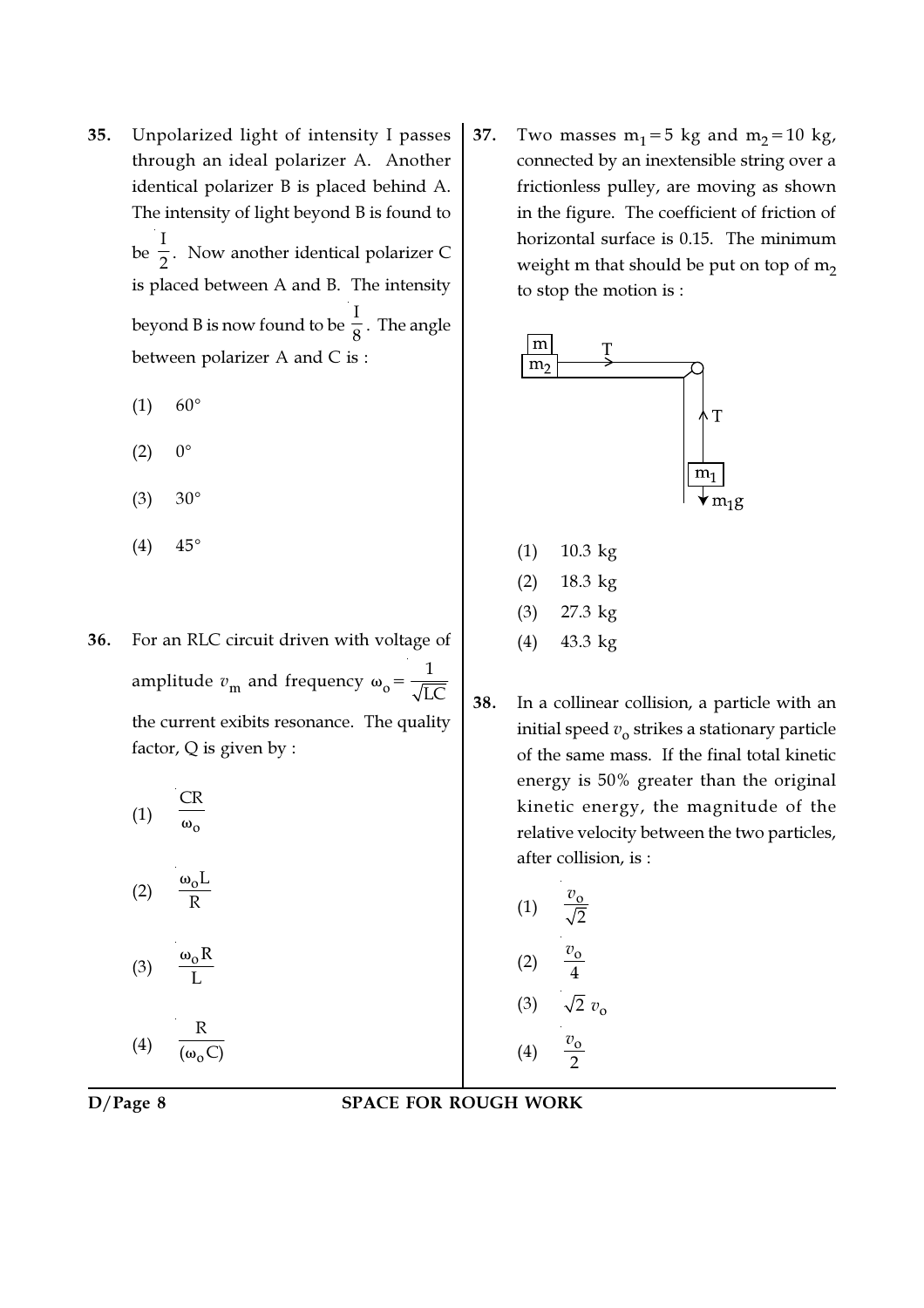- 39. A particle is moving with a uniform speed in a circular orbit of radius R in a central force inversely proportional to the  $n<sup>th</sup>$ power of R. If the period of rotation of the particle is T, then :
	- (1) T ∝ R<sup>n/2</sup>
	- (2) T  $\propto$  R<sup>3/2</sup> for any n.

(3) 
$$
T \propto R^{\frac{n}{2}+1}
$$

- (4)  $T \propto R^{(n+1)/2}$
- 40. Two batteries with e.m.f. 12 V and 13 V are connected in parallel across a load resistor of 10  $\Omega$ . The internal resistances of the two batteries are 1  $\Omega$  and 2  $\Omega$ respectively. The voltage across the load lies between :
	- (1) 11.7 V and 11.8 V
	- (2) 11.6 V and 11.7 V
	- (3) 11.5 V and 11.6 V
	- (4) 11.4 V and 11.5 V
- 41. In an a.c. circuit, the instantaneous e.m.f. and current are given by

$$
e = 100 \sin 30 t
$$

$$
i = 20 \sin \left(30 t - \frac{\pi}{4}\right)
$$

In one cycle of a.c., the average power consumed by the circuit and the wattless current are, respectively :

$$
(1) \quad 50, 0
$$

$$
(2) \quad 50, 10
$$

(3) 
$$
\frac{1000}{\sqrt{2}}
$$
, 10  
(4)  $\frac{50}{\sqrt{2}}$  0

$$
(4) \quad \overline{\sqrt{2}} \, , \, 0
$$

42. An EM wave from air enters a medium. The electric fields are

> $\mathbf{E}_1 = \mathbf{E}_{01} \left| \hat{\mathbf{x}} \cos \right| 2 \pi \nu \left( \frac{2}{c} - \mathbf{t} \right)$  $\vec{E}_1 = E_{01} \hat{x} \cos \left[ 2 \pi \nu \left( \frac{z}{c} - t \right) \right]$  in air and  $\overrightarrow{E}_2 = E_{02} \hat{x} \cos[k(2z-ct)]$  in medium, where the wave number k and frequency ν refer to their values in air. The medium is non-magnetic. If  $\epsilon_{r_1}$  and  $\epsilon_{r_2}$ refer to relative permittivities of air and medium respectively, which of the following options is correct ?

(1) 
$$
\frac{\epsilon_{r_1}}{\epsilon_{r_2}} = \frac{1}{2}
$$
  
(2) 
$$
\frac{\epsilon_{r_1}}{\epsilon_{r_2}} = 4
$$
  
(3) 
$$
\frac{\epsilon_{r_1}}{\epsilon_{r_2}} = 2
$$
  
(4) 
$$
\frac{\epsilon_{r_1}}{\epsilon_{r_2}} = \frac{1}{4}
$$

- 43. A telephonic communication service is working at carrier frequency of 10 GHz. Only 10% of it is utilized for transmission. How many telephonic channels can be transmitted simultaneously if each channel requires a bandwidth of 5 kHz ?
	- $(1)$  2×10<sup>6</sup>
	- $(2)$  2×10<sup>3</sup>
	- (3)  $2 \times 10^4$
	- (4)  $2 \times 10^5$

D/Page 9 SPACE FOR ROUGH WORK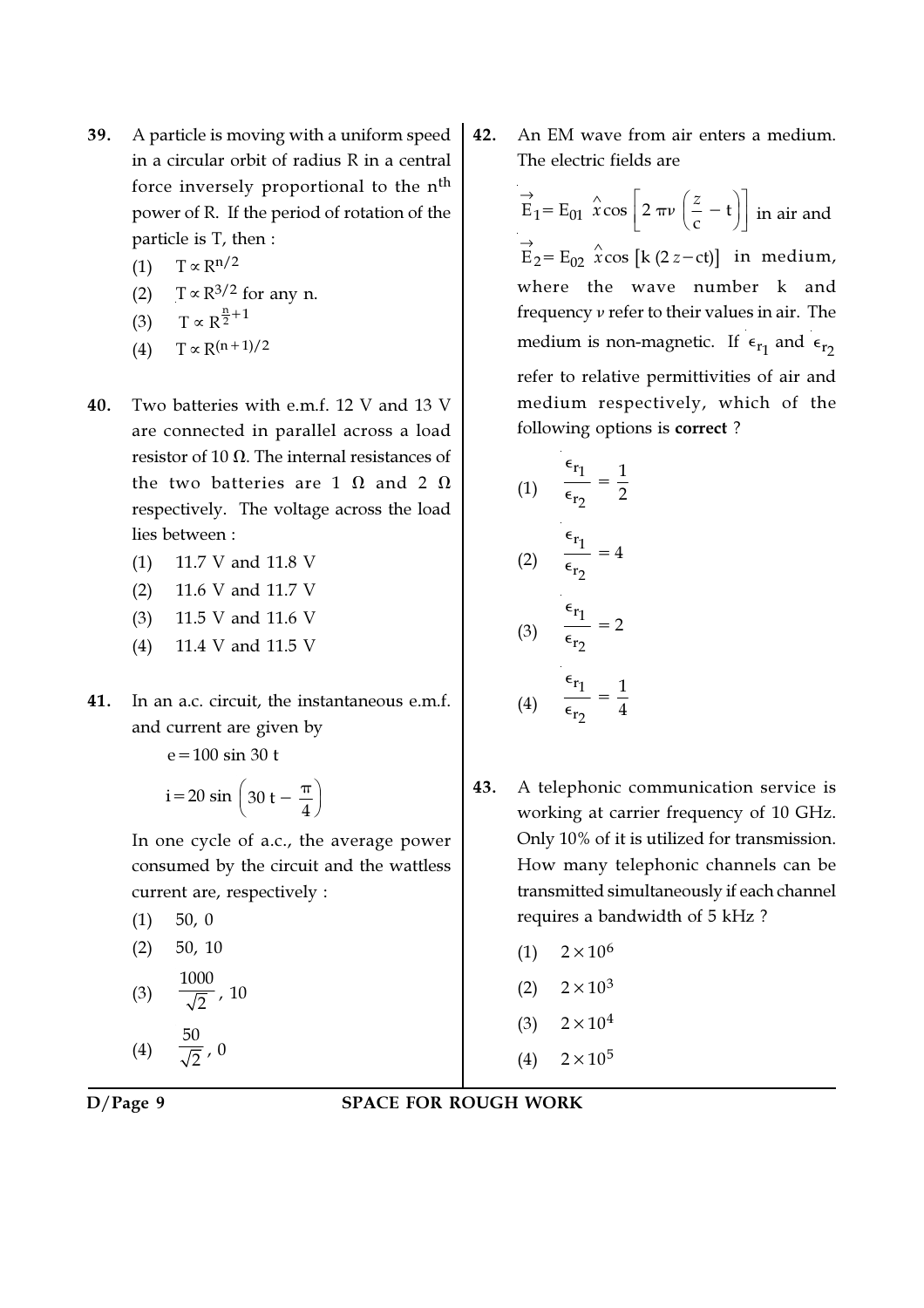- 44. A granite rod of 60 cm length is clamped at its middle point and is set into longitudinal vibrations. The density of granite is 2.7 $\times 10^3$  kg/m $^3$  and its Young's modulus is  $9.27 \times 10^{10}$  Pa. What will be the fundamental frequency of the longitudinal vibrations ?
	- (1) 7.5 kHz
	- (2) 5 kHz
	- (3) 2.5 kHz
	- (4) 10 kHz
- 45. It is found that if a neutron suffers an elastic collinear collision with deuterium at rest, fractional loss of its energy is  $\bm{{\mathsf{p}}}_{\text{d}}$  ; while for its similar collision with carbon nucleus at rest, fractional loss of energy is  $p_c$ . The values of  $p_d$  and  $p_c$  are respectively :
	- $(1)$   $(0, 1)$
	- $(2)$   $(*89, *28)$
	- $(3)$   $(·28, ·89)$
	- $(4)$   $(0, 0)$
- 46. The density of a material in the shape of a cube is determined by measuring three sides of the cube and its mass. If the relative errors in measuring the mass and length are respectively 1.5% and 1%, the maximum error in determining the density is :
	- $(1)$  6%
	- $(2)$  2.5%
	- (3) 3.5%
	- $(4)$  4.5%

- 47. Two moles of an ideal monoatomic gas occupies a volume V at  $27^{\circ}$ C. The gas expands adiabatically to a volume 2 V. Calculate (a) the final temperature of the gas and (b) change in its internal energy.
	- (1) (a) 195 K (b) 2.7 kJ (2) (a) 189 K (b) 2.7 kJ (3) (a)  $195 \text{ K}$  (b)  $-2.7 \text{ kJ}$ (4) (a)  $189 \text{ K}$  (b)  $-2.7 \text{ kJ}$
- 48. A solid sphere of radius r made of a soft material of bulk modulus K is surrounded by a liquid in a cylindrical container. A massless piston of area a floats on the surface of the liquid, covering entire cross section of cylindrical container. When a mass m is placed on the surface of the piston to compress the liquid, the fractional decrement in the radius of the sphere,

$$
\left(\frac{\mathrm{d}r}{r}\right), \text{ is :}
$$

(1) 
$$
\frac{mg}{Ka}
$$
  
\n(2)  $\frac{Ka}{mg}$   
\n(3)  $\frac{Ka}{3 mg}$   
\n(4)  $\frac{mg}{3 Ka}$ 

D/Page 10 SPACE FOR ROUGH WORK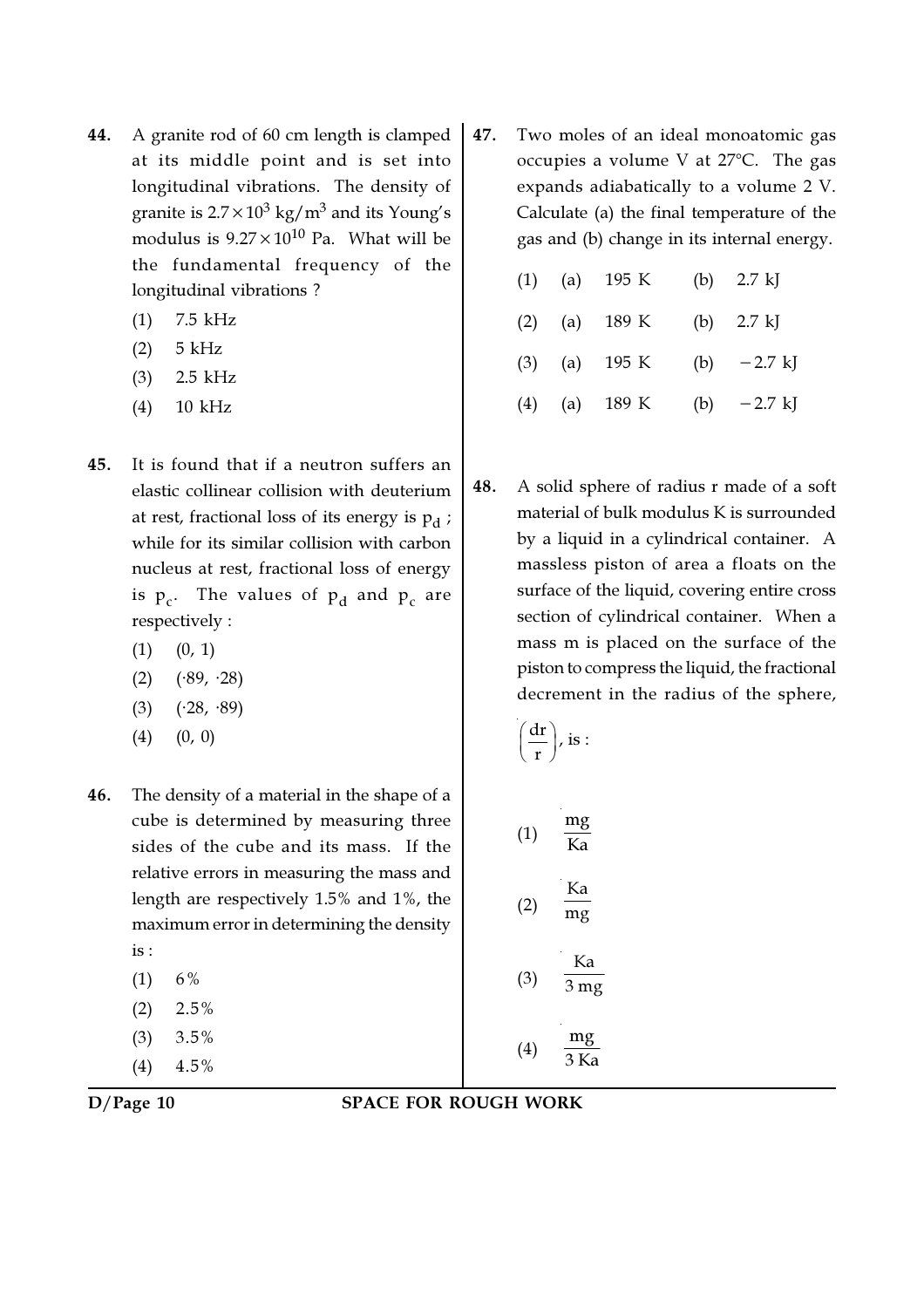- 49. A parallel plate capacitor of capacitance 90 pF is connected to a battery of emf 20 V. If a dielectric material of dielectric constant  $K = \frac{5}{3}$  $=\frac{3}{3}$  is inserted between the plates, the magnitude of the induced charge will be :
	- (1) 0.9 n C
	- (2) 1.2 n C
	- (3) 0.3 n C
	- (4) 2.4 n C
- 50. The dipole moment of a circular loop carrying a current I, is m and the magnetic field at the centre of the loop is  $B_1$ . When the dipole moment is doubled by keeping the current constant, the magnetic field at

the centre of the loop is B<sub>2</sub>. The ratio  $\frac{B_1}{B_2}$ B B is :

(1) 1  $\overline{2}$  $(2) 2$  $(3) \sqrt{3}$ (4)  $\sqrt{2}$ 

- 51. An electron from various excited states of hydrogen atom emit radiation to come to the ground state. Let  $\lambda_{\bf n'}^{\phantom{\dag}}$   $\lambda_{\bf g}^{\phantom{\dag}}$  be the de Broglie wavelength of the electron in the n<sup>th</sup> state and the ground state respectively. Let  $\Lambda_{\bf n}$  be the wavelength of the emitted photon in the transition from the n<sup>th</sup> state to the ground state. For large n, (A, B are constants)
	- (1)  $\Lambda_n^2 \approx \lambda$ (2)  $\Lambda_n \approx A + \frac{B}{\lambda_n^2}$ B λ (3)  $\Lambda_n \approx A + B \lambda_n$
	- (4)  $\Lambda_n^2 \approx A + B \lambda_n^2$
- 52. The mass of a hydrogen molecule is  $3.32 \times 10^{-27}$  kg. If  $10^{23}$  hydrogen molecules strike, per second, a fixed wall of area 2 cm $^2$  at an angle of  $45^\circ$  to the normal, and rebound elastically with a speed of  $10^3$  m/s, then the pressure on the wall is nearly :
	- (1)  $4.70 \times 10^2$  N/m<sup>2</sup>
	- (2)  $2.35 \times 10^3$  N/m<sup>2</sup>
	- (3)  $4.70 \times 10^3$  N/m<sup>2</sup>
	- (4)  $2.35 \times 10^2$  N/m<sup>2</sup>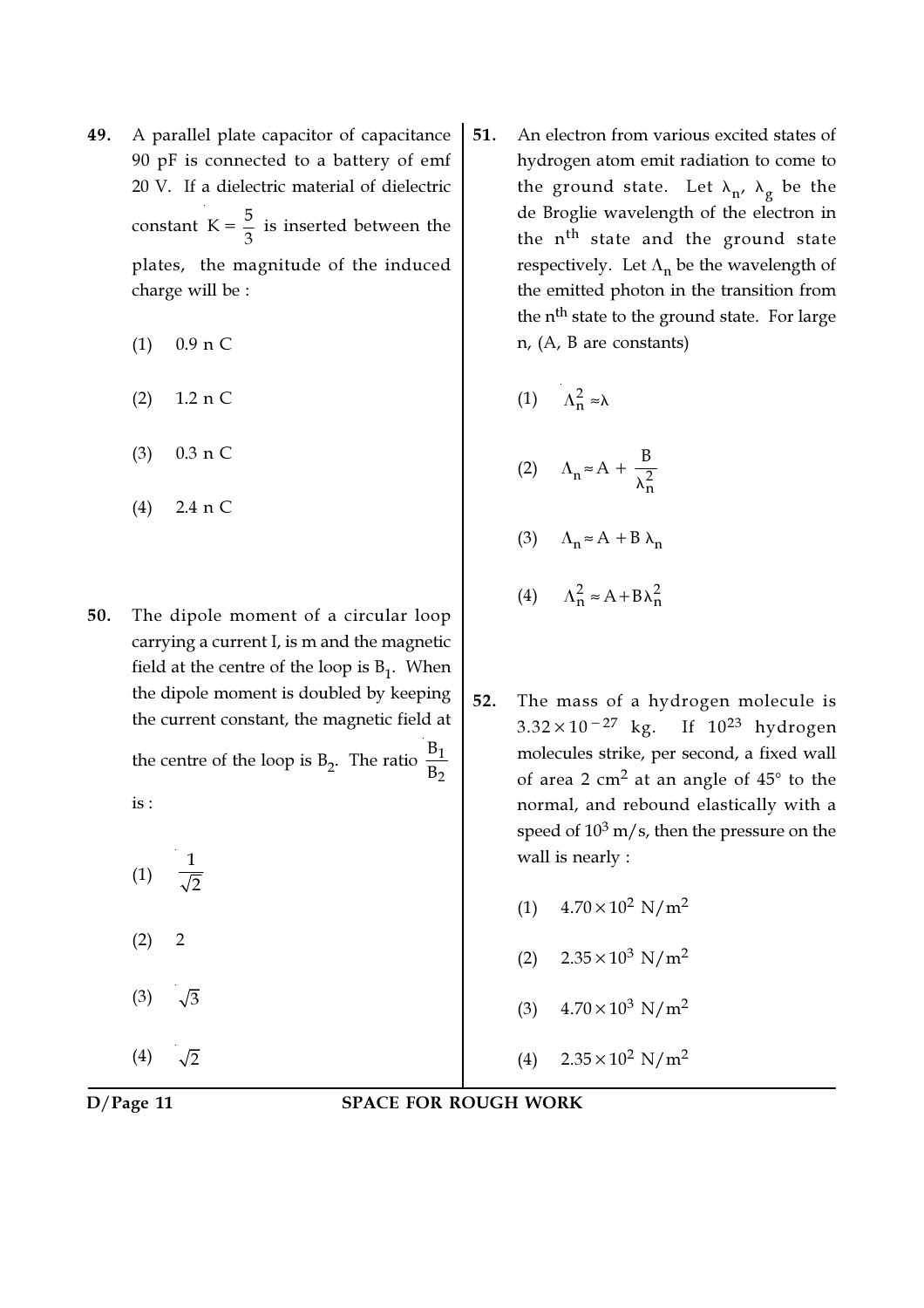53. All the graphs below are intended to represent the same motion. One of them does it incorrectly. Pick it up.



- 54. An electron, a proton and an alpha particle having the same kinetic energy are moving in circular orbits of radii  $\rm r_{e^\prime}$   $\rm r_{p_\prime}$   $\rm r_{\alpha}$ respectively in a uniform magnetic field B. The relation between  $\rm r_{e^\prime}$   $\rm r_{p^\prime}$   $\rm r_\alpha$  is :
	- (1)  $r_e < r_\alpha < r_p$
	- (2)  $r_e > r_p = r_\alpha$
	- (3)  $r_e < r_p = r_\alpha$
	- (4)  $r_e < r_p < r_\alpha$

55. On interchanging the resistances, the balance point of a meter bridge shifts to the left by 10 cm. The resistance of their series combination is  $1 \text{ k}\Omega$ . How much was the resistance on the left slot before interchanging the resistances ?

$$
(1) \quad 910 \Omega
$$

- (2) 990  $\Omega$
- (3) 505  $\Omega$
- (4) 550 Ω
- 56. In a potentiometer experiment, it is found that no current passes through the galvanometer when the terminals of the cell are connected across 52 cm of the potentiometer wire. If the cell is shunted by a resistance of 5  $\Omega$ , a balance is found when the cell is connected across 40 cm of the wire. Find the internal resistance of the cell.
	- $(1)$  2.5 Ω  $(2)$  1  $\Omega$ (3)  $1.5 Ω$ (4)  $2 \Omega$

D/Page 12 SPACE FOR ROUGH WORK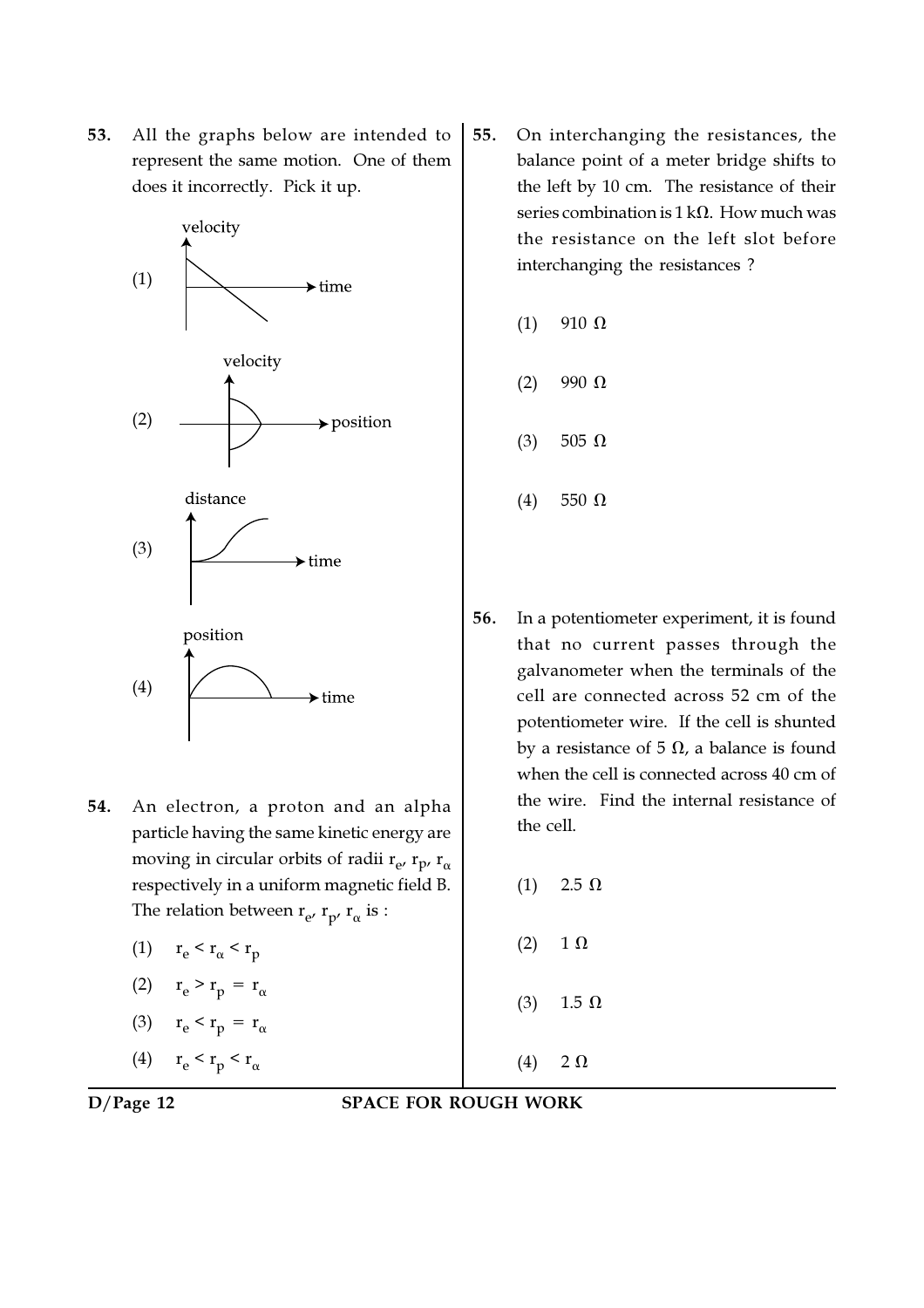- 57. If the series limit frequency of the Lyman series is  $v_{\rm L'}$  then the series limit frequency of the Pfund series is :
	- $(1)$  $\nu_{\rm I}$  / 25
	- (2) 25  $\nu_{\rm L}$
	- (3) 16  $\nu_{\rm L}$
	- $(4)$  $\nu_{\rm I}$  / 16
- 58. The angular width of the central maximum in a single slit diffraction pattern is  $60^\circ$ . The width of the slit is  $1 \mu m$ . The slit is illuminated by monochromatic plane waves. If another slit of same width is made near it, Young's fringes can be observed on a screen placed at a distance 50 cm from the slits. If the observed fringe width is 1 cm, what is slit separation distance ?

(i.e. distance between the centres of each slit.)

 $(1)$  100  $\mu$ m

- (2)  $25 \mu m$
- (3)  $50 \mu m$

(4) 75  $\mu$ m

59. A particle is moving in a circular path of radius a under the action of an attractive potential U=  $-\frac{k}{2}$ 2 r  $I=-\frac{K}{r^2}$ . Its total energy is :

(1) 
$$
-\frac{3}{2} \frac{k}{a^2}
$$
  
\n(2)  $-\frac{k}{4 a^2}$   
\n(3)  $\frac{k}{2 a^2}$ 

- (4) Zero
- 60. A silver atom in a solid oscillates in simple harmonic motion in some direction with a frequency of  $10^{12}/\text{sec}$ . What is the force constant of the bonds connecting one atom with the other ? (Mole wt. of silver=108 and Avagadro number=6.02×10<sup>23</sup> gm mole<sup>-1</sup>)
	- $(1)$  5.5 N/m
	- (2) 6.4 N/m
	- (3) 7.1 N/m
	- (4) 2.2 N/m

D/Page 13 SPACE FOR ROUGH WORK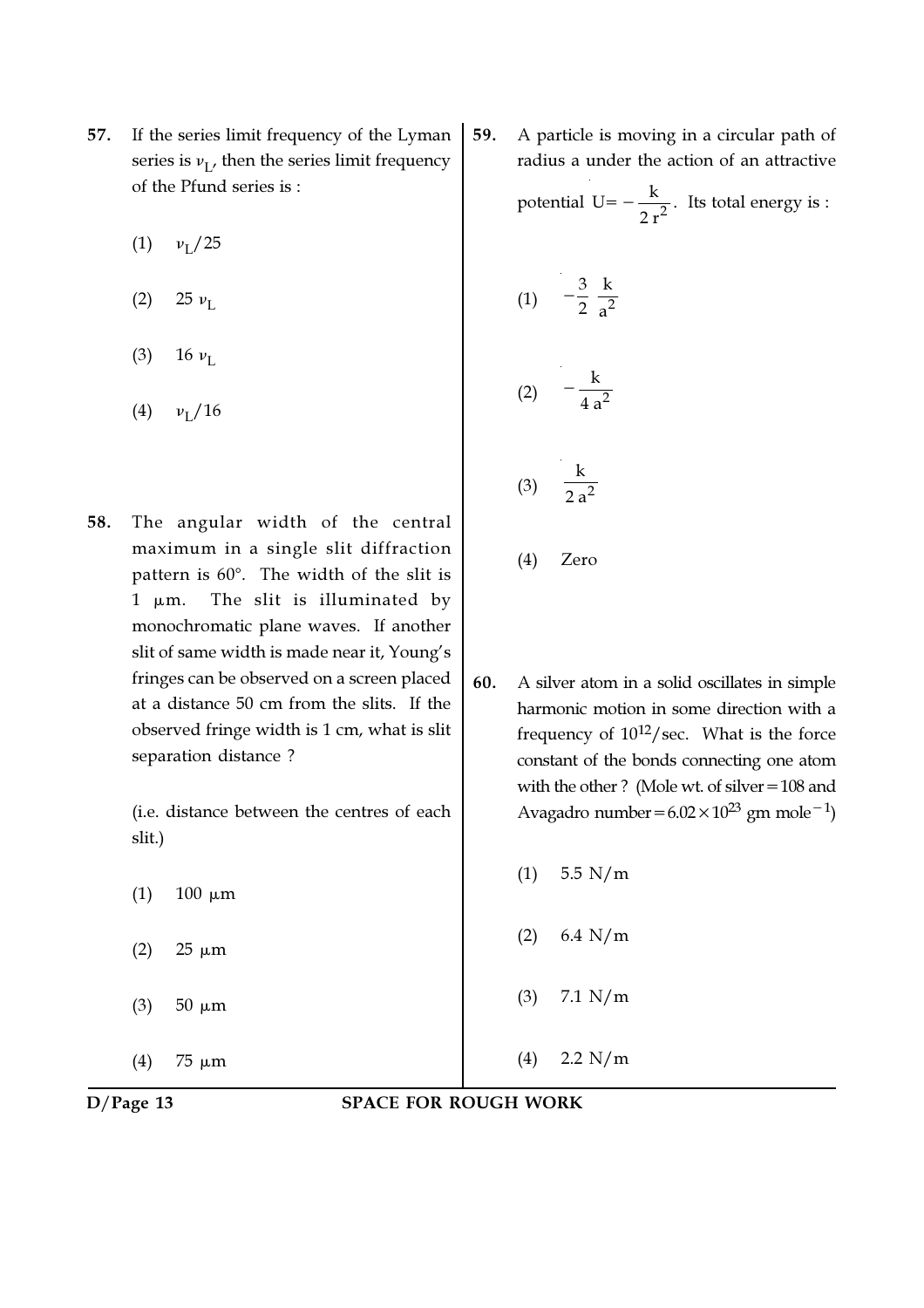#### PART C — CHEMISTRY

- 61. For 1 molal aqueous solution of the following compounds, which one will show the highest freezing point ?
	- (1)  $[Co(H_2O)_3Cl_3]$ . 3H<sub>2</sub>O
	- (2)  $[Co(H<sub>2</sub>O)<sub>6</sub>]Cl<sub>3</sub>$
	- (3)  $[Co(H_2O)_5Cl]Cl_2.H_2O$
	- (4)  $[Co(H_2O)_4Cl_2]Cl. 2H_2O$
- **62.** Hydrogen peroxide oxidises  $[Fe(CN)_6]^{4-}$ to  $\mathrm{[Fe(CN)}_{6}]^{3-}$  in acidic medium but reduces  $[{\rm Fe(CN)}_6]^{3-}$  to  $[{\rm Fe(CN)}_6]^{4-}$  in alkaline medium. The other products formed are, respectively :
	- (1) H<sub>2</sub>O and  $(H_2O+OH^-)$
	- (2)  $(H_2O + O_2)$  and  $H_2O$
	- (3)  $(H_2O + O_2)$  and  $(H_2O + OH^-)$
	- (4)  $H_2O$  and  $(H_2O + O_2)$
- 63. Which of the following compounds will be suitable for Kjeldahl's method for nitrogen estimation ?



- 64. Glucose on prolonged heating with HI gives :
	- (1) 6-iodohexanal
	- $(2)$  *n*-Hexane
	- (3) 1-Hexene
	- (4) Hexanoic acid
- 65. An alkali is titrated against an acid with methyl orange as indicator, which of the following is a correct combination ?

|     | Base   | Acid   | End point     |
|-----|--------|--------|---------------|
| (1) | Strong | Strong | Pink to       |
|     |        |        | colourless    |
| (2) | Weak   | Strong | Colourless to |
|     |        |        | pink          |
| (3) | Strong | Strong | Pinkish red   |
|     |        |        | to yellow     |
| (4) | Weak   | Strong | Yellow to     |
|     |        |        | pinkish red   |
|     |        |        |               |

66. The predominant form of histamine present in human blood is (pK<sub>a</sub>, Histidine $=6.0$ )



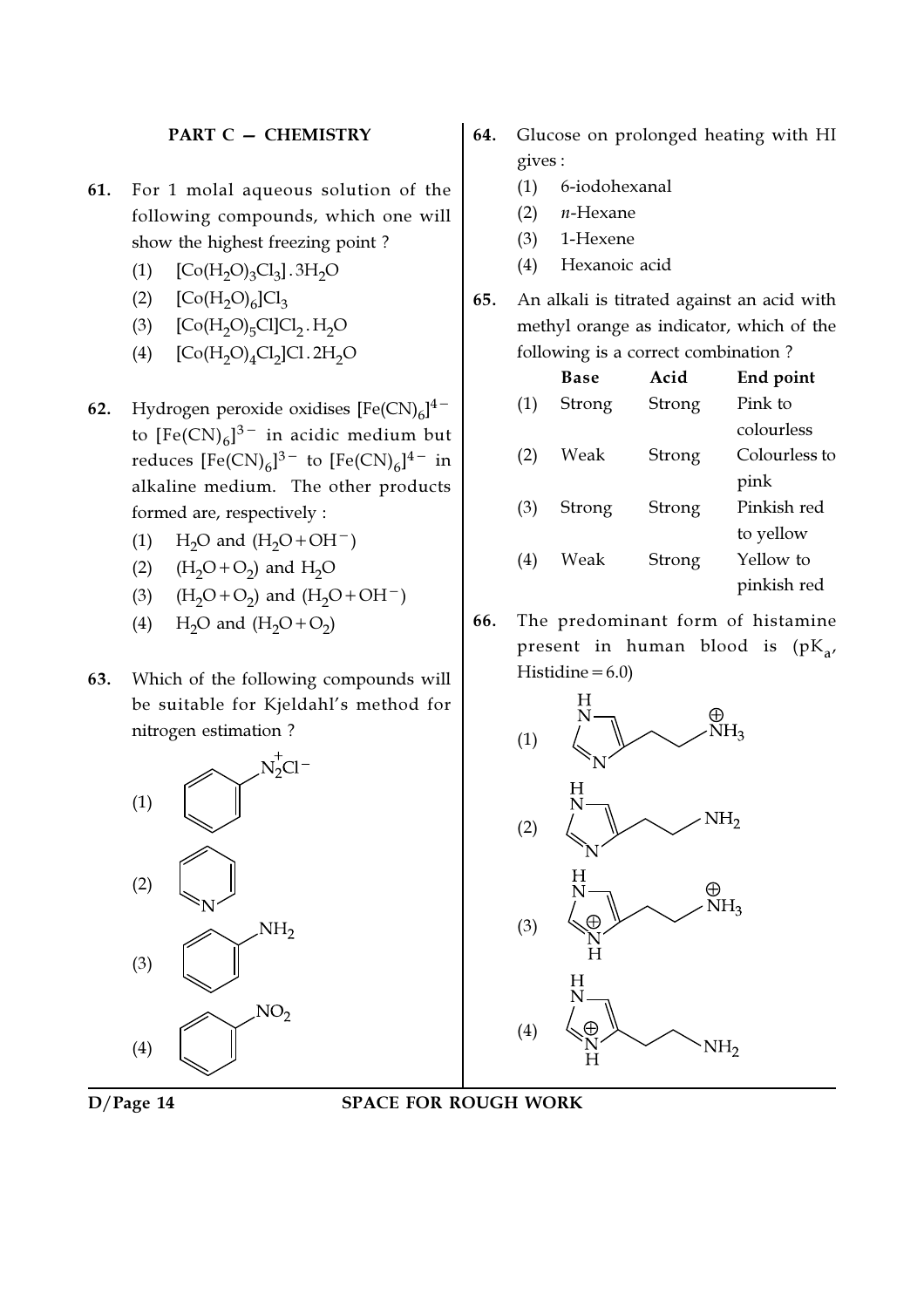67. The increasing order of basicity of the following compounds is :



- (1)  $(d) < (b) < (a) < (c)$
- (2) (a) < (b) < (c) < (d)
- (3) (b) < (a) < (c) < (d)
- (4) (b) < (a) < (d) < (c)
- 68. Which of the following lines correctly show the temperature dependence of equilibrium constant, K, for an exothermic reaction ?



(1) A and D

- (2) A and B
- $(3)$  B and C
- (4) C and D
- 

69. How long (approximate) should water be electrolysed by passing through 100 amperes current so that the oxygen released can completely burn 27.66 g of diborane ?

(Atomic weight of  $B=10.8$  u)

- (1) 1.6 hours
- (2) 6.4 hours
- (3) 0.8 hours
- (4) 3.2 hours
- 70. Consider the following reaction and statements :

 $[Co(NH_3)_4Br_2]^{+} + Br^{-} \rightarrow [Co(NH_3)_3Br_3] + NH_3$ 

- (I) Two isomers are produced if the reactant complex ion is a cis-isomer.
- (II) Two isomers are produced if the reactant complex ion is a transisomer.
- (III) Only one isomer is produced if the reactant complex ion is a transisomer.
- (IV) Only one isomer is produced if the reactant complex ion is a cis-isomer.

The correct statements are :

- $(1)$   $(II)$  and  $(IV)$
- $(2)$  (I) and (II)
- (3) (I) and (III)
- (4) (III) and (IV)

#### D/Page 15 SPACE FOR ROUGH WORK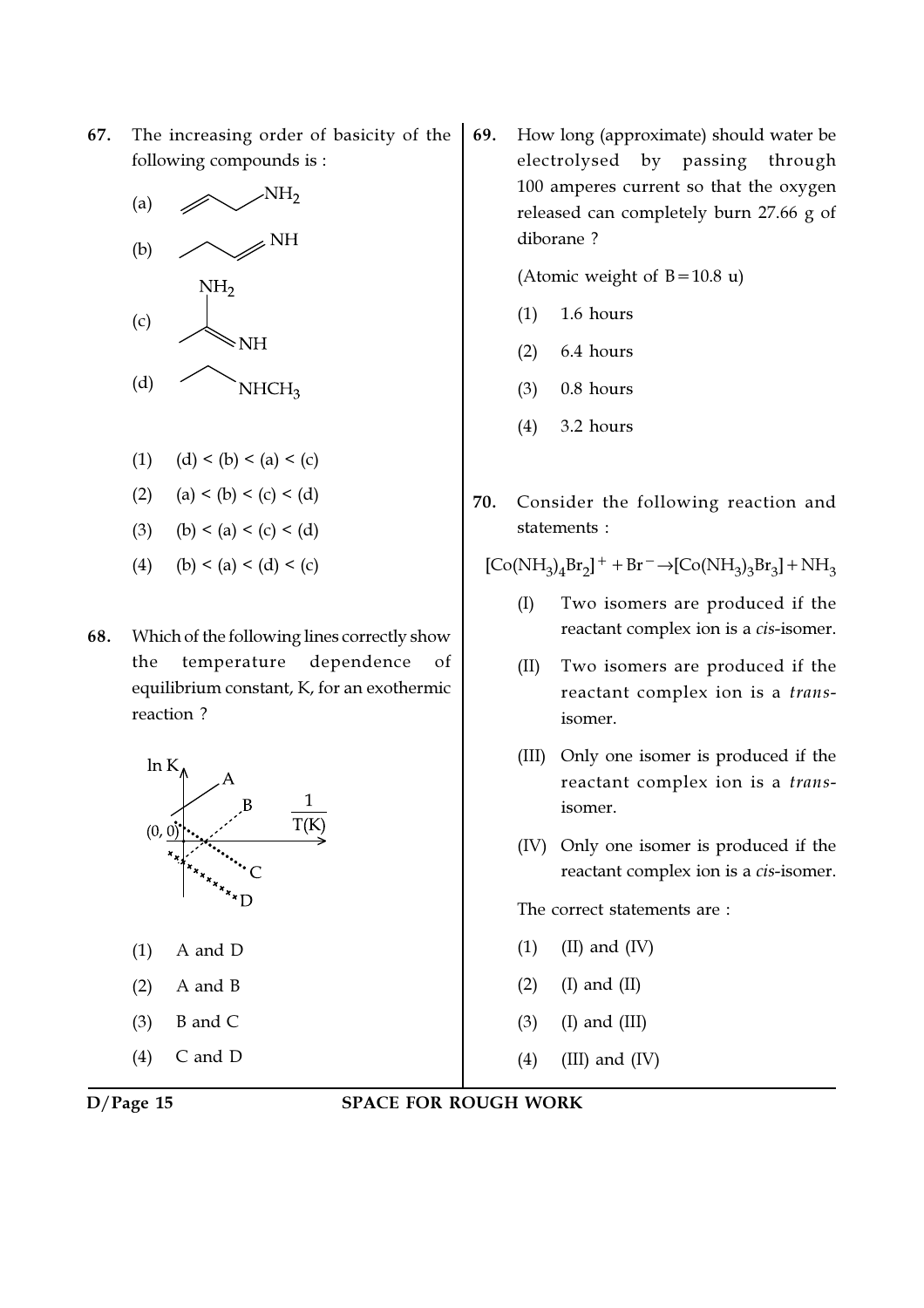71. Phenol reacts with methyl chloroformate in the presence of NaOH to form product A. A reacts with  $Br_2$  to form product B. A and B are respectively :



- 72. An aqueous solution contains an unknown concentration of  $Ba^{2+}$ . When 50 mL of a  $1$  M solution of  $\operatorname{Na_2SO_4}$  is added, BaSO $_4$ just begins to precipitate. The final volume is 500 mL. The solubility product of  $BaSO<sub>4</sub>$ is  $1 \times 10^{-10}$ . What is the original concentration of  $Ba^{2+}$ ?
	- $(1)$  1.0×10<sup>-10</sup> M
	- $(2)$  5×10<sup>-9</sup> M
	- $(3)$  2×10<sup>-9</sup> M

 $(4)$  1.1×10<sup>-9</sup> M

- 73. At  $518^{\circ}$  C, the rate of decomposition of a sample of gaseous acetaldehyde, initially at a pressure of 363 Torr, was 1.00 Torr s−<sup>1</sup> when 5% had reacted and 0.5 Torr s−<sup>1</sup> when 33% had reacted. The order of the reaction is :
	- $(1) 0$
	- $(2) 2$
	- (3) 3
	- $(4) 1$
- **74.** The combustion of benzene (1) gives  $CO<sub>2</sub>(g)$ and  $H_2O(1)$ . Given that heat of combustion of benzene at constant volume is  $-3263.9$  kJ mol<sup>-1</sup> at 25° C; heat of combustion (in kJ mol−<sup>1</sup> ) of benzene at constant pressure will be :

 $(R=8.314 \text{ J} \text{K}^{-1} \text{ mol}^{-1})$ 

- $(1)$  −3267.6
- (2) 4152.6
- $(3)$  −452.46
- (4) 3260
- 75. The ratio of mass percent of C and H of an organic compound  $(C_{\chi}H_{\gamma}O_{Z})$  is 6 : 1. If one molecule of the above compound  $(\mathsf{C}_\chi\mathsf{H}_\chi\mathsf{O}_Z)$  contains half as much oxygen as required to burn one molecule of compound  $C_{\chi}H_{\gamma}$  completely to  $CO_{2}$  and H<sub>2</sub>O. The empirical formula of compound  $C_{\chi}H_{\gamma}O_{Z}$  is :  $(1)$   $C_2H_4O_3$ 
	- $(C_3H_6O_3)$
	- $(A)$  C<sub>2</sub>H<sub>4</sub>O
	- $(4)$  C<sub>3</sub>H<sub>4</sub>O<sub>2</sub>

D/Page 16 SPACE FOR ROUGH WORK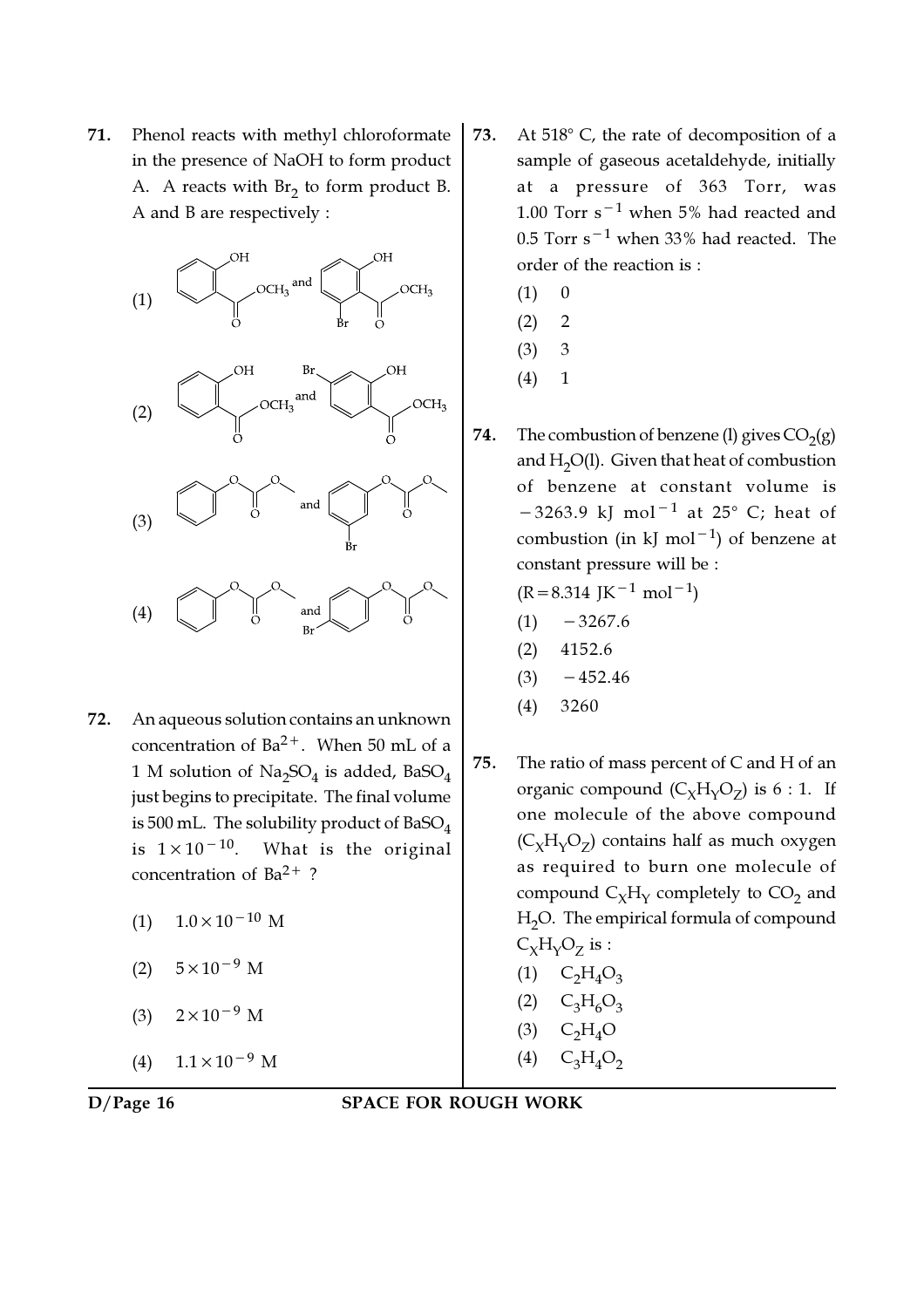- 76. The trans-alkenes are formed by the reduction of alkynes with :
	- (1) Sn HCl
	- (2)  $H_2$  Pd/C, BaSO<sub>4</sub>
	- $(3)$  NaBH<sub>4</sub>
	- (4) Na/liq.  $NH<sub>3</sub>$
- 77. Which of the following are Lewis acids ?
	- (1)  $BCl<sub>3</sub>$  and  $AICl<sub>3</sub>$
	- (2)  $PH_3$  and  $BCl_3$
	- (3)  $\text{AICl}_3$  and  $\text{SiCl}_4$
	- (4)  $PH_3$  and  $SiCl_4$
- 78. When metal 'M' is treated with NaOH, a white gelatinous precipitate 'X' is obtained, which is soluble in excess of NaOH. Compound 'X' when heated strongly gives an oxide which is used in chromatography as an adsorbent. The metal 'M' is :
	- (1) Fe
	- (2) Zn
	- (3) Ca
	- (4) Al
- 

### D/Page 17 SPACE FOR ROUGH WORK

- 79. According to molecular orbital theory, which of the following will not be a viable molecule ?
	- $(1)$   $H_2^{2-}$
	- (2)  $\text{He}_2^{2+}$
	- (3)  $He_2^+$
	- $(4)$  $H_2^-$
- 80. The major product formed in the following reaction is :

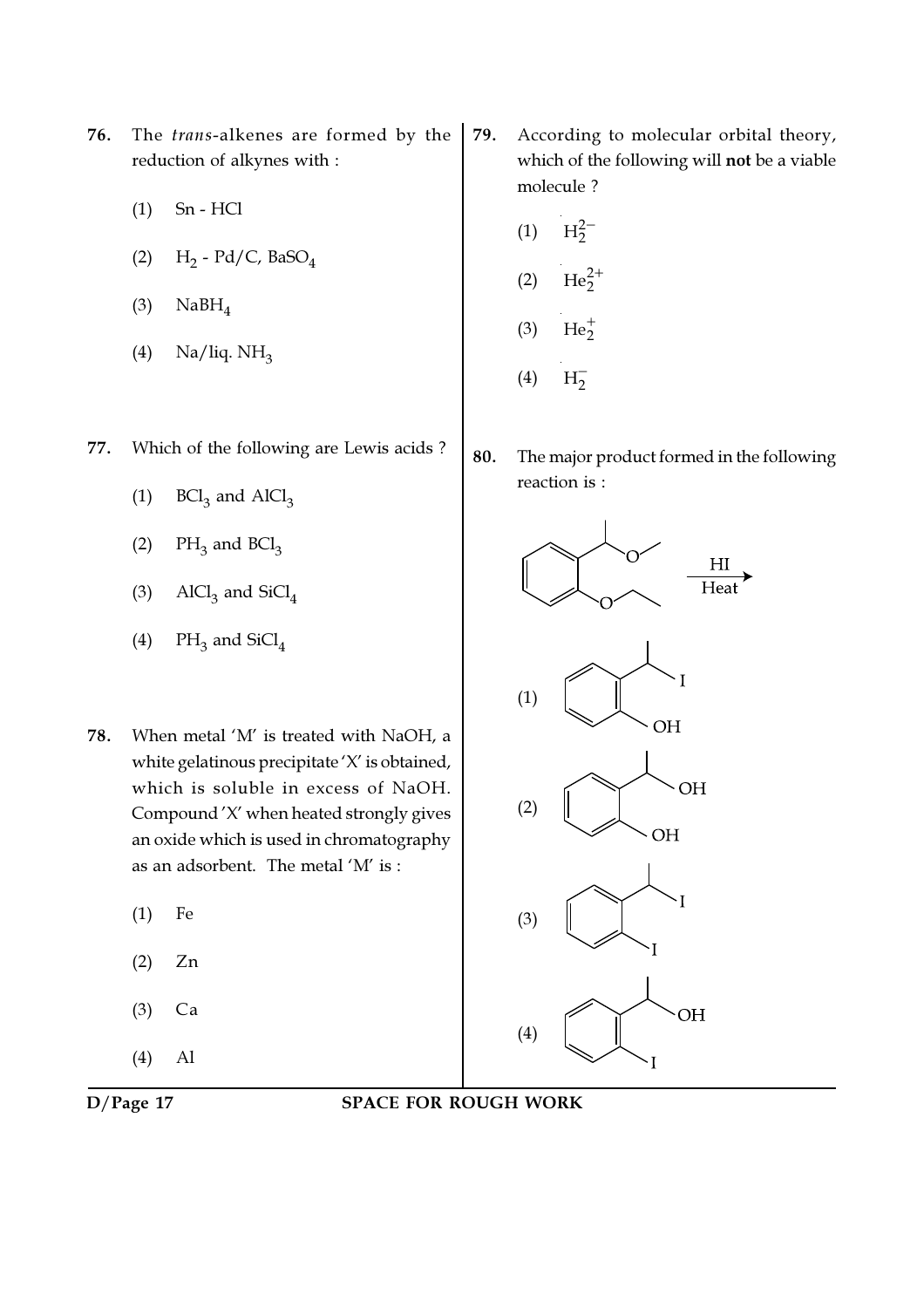**81.** Phenol on treatment with  $CO_2$  in the presence of NaOH followed by acidification produces compound X as the major product. X on treatment with  $(CH_3CO)_2O$  in the presence of catalytic amount of  $\rm H_2SO_4$  produces :



- 82. Which of the following compounds contain(s) no covalent bond(s) ? KCl, PH<sub>3</sub>, O<sub>2</sub>, B<sub>2</sub>H<sub>6</sub>, H<sub>2</sub>SO<sub>4</sub> (1) KCl,  $B_2H_6$ 
	- (2) KCl,  $B_2H_6$ ,  $PH_3$
	- (3) KCl,  $H_2SO_4$
	- (4) KCl
- 83. Which type of 'defect' has the presence of cations in the interstitial sites ?
	- (1) Metal deficiency defect
	- (2) Schottky defect
	- (3) Vacancy defect
	- (4) Frenkel defect
- 84. The major product of the following reaction is :

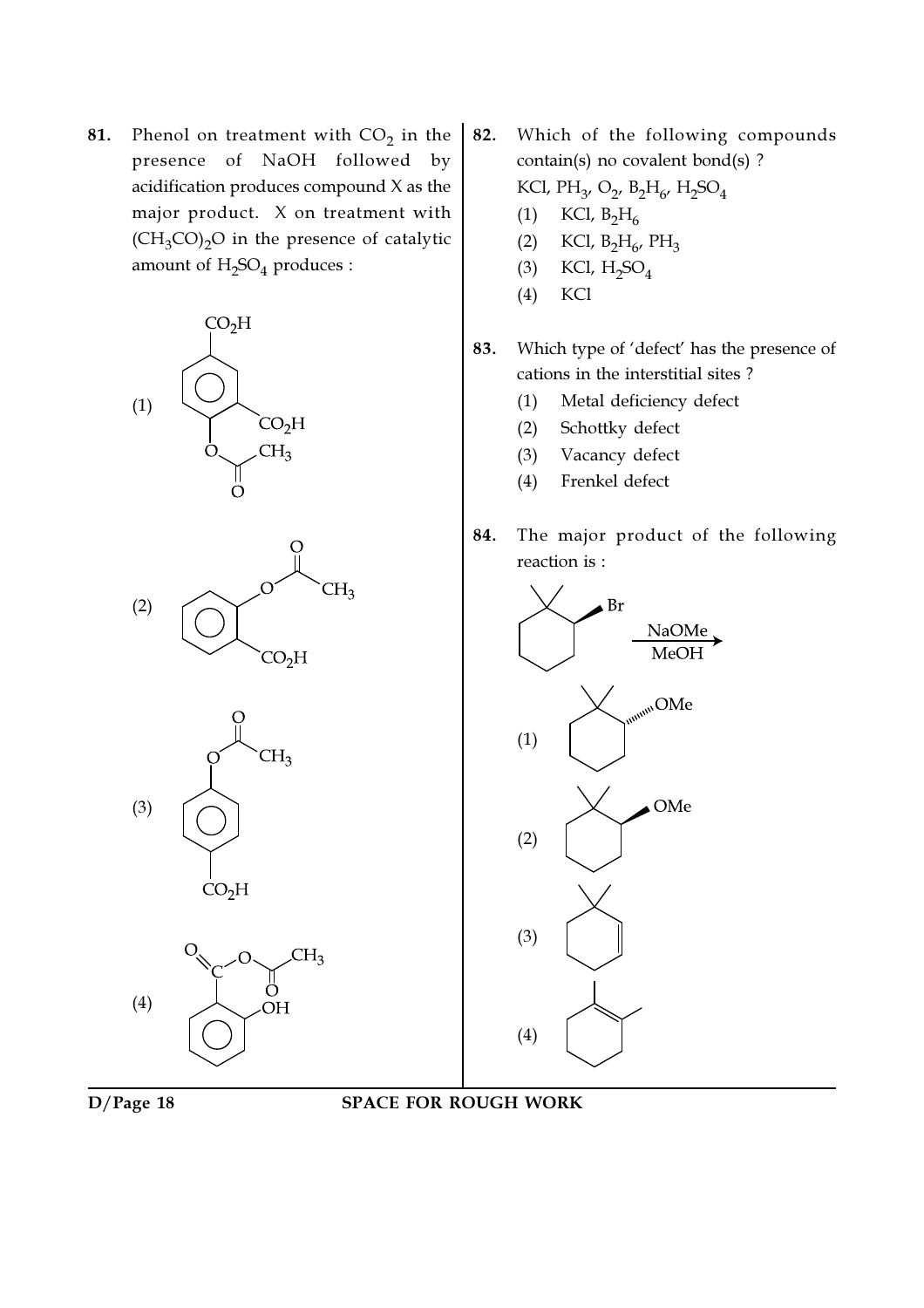- 85. The compound that does not produce nitrogen gas by the thermal decomposition is :
	- (1)  $(NH_4)_2SO_4$
	- (2)  $Ba(N_3)_2$
	- (3)  $(NH_4)_2Cr_2O_7$
	- $(4)$  NH<sub>4</sub>NO<sub>2</sub>
- **86.** An aqueous solution contains  $0.10 \text{ M H}_2\text{S}$ and 0.20 M HCl. If the equilibrium constants for the formation of HS− from  $H_2S$  is  $1.0 \times 10^{-7}$  and that of  $S^2$ <sup>-</sup> from HS− ions is 1.2×10−13 then the concentration of  $S^{2-}$  ions in aqueous solution is :
	- $(1)$  5×10<sup>-19</sup>
	- $(2)$  5×10<sup>-8</sup>
	- (3)  $3 \times 10^{-20}$
	- (4)  $6 \times 10^{-21}$
- 88. The recommended concentration of fluoride ion in drinking water is up to 1 ppm as fluoride ion is required to make teeth enamel harder by converting [3Ca<sub>3</sub>(PO<sub>4</sub>)<sub>2</sub>·Ca(OH)<sub>2</sub>] to:
	- (1)  $[3{Ca(OH)}_2]{CRaF}_2]$
	- (2)  $[CaF_2]$
	- (3)  $[3(CaF_2) \cdot Ca(OH)_2]$
	- (4)  $[3Ca_3(PO_4)_2 \text{·}Ca_5]$
- 89. Which of the following salts is the most basic in aqueous solution ?
	- $Pb(CH_3COO)$ <sub>2</sub>
	- $(2)$  Al(CN)<sub>3</sub>
	- $(H_3COOK)$
	- $(4)$  FeCl<sub>3</sub>

(1) 12

 $(2) 3$ 

(3) 6

 $(4)$  9

90. Total number of lone pair of electrons in  $I_3^-$  ion is:

- 87. The oxidation states of Cr in  $[\text{Cr}(\text{H}_2\text{O})_6] \text{Cl}_3$ ,  $[\text{Cr}(\text{C}_6\text{H}_6)_2]$ , and  $K_2[\mathrm{Cr(CN)}_2(\mathrm{O}_2(\mathrm{NH}_3)]$  respectively are :  $(1)$  +3, 0, and +4
	- $(2)$  +3, +4, and +6
	- $(3)$  +3, +2, and +4  $(4) +3$ , 0, and  $+6$
- $-$  0 0  $+$
- SPACE FOR ROUGH WORK